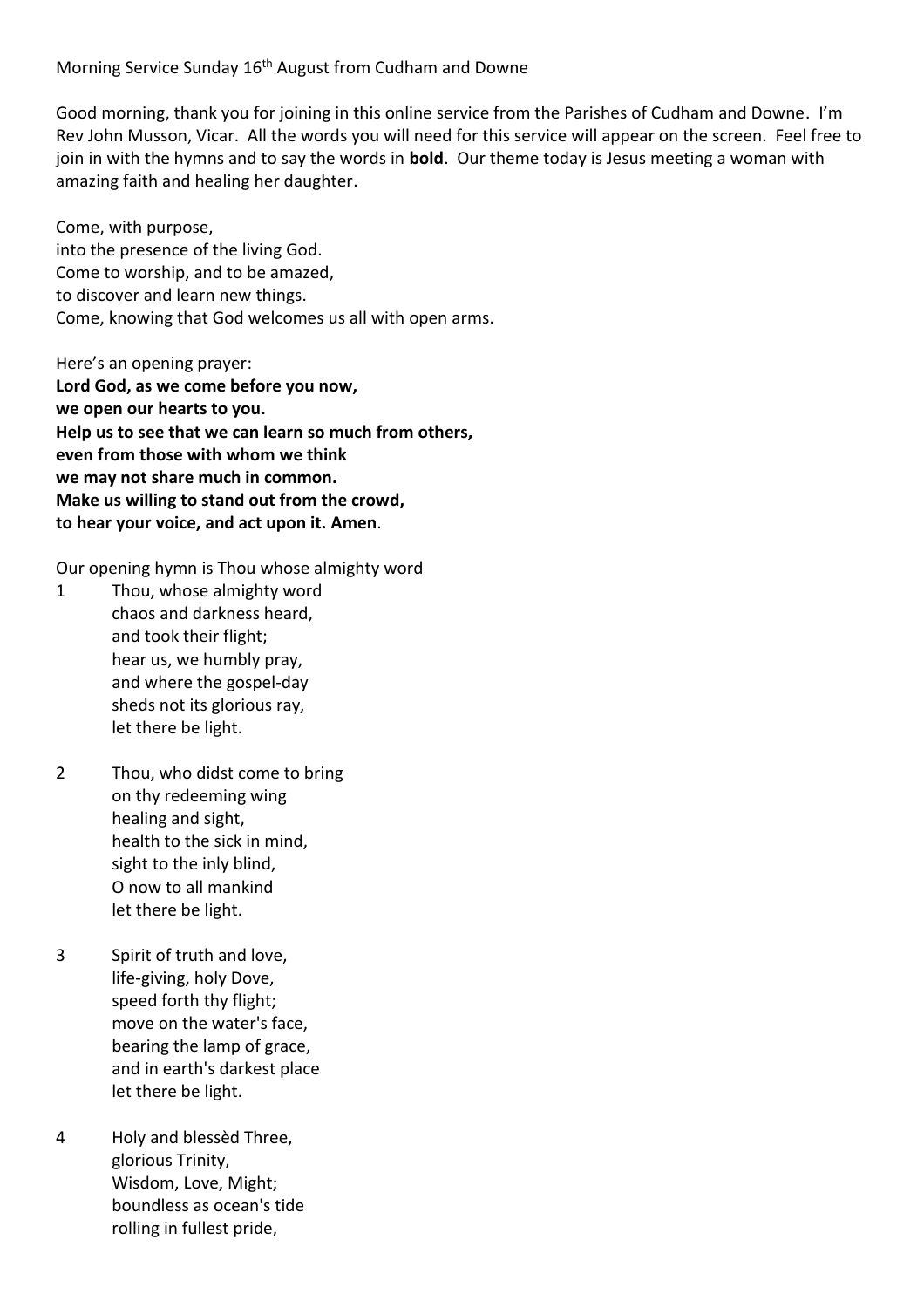through the earth far and wide let there be light.

We now spend time saying sorry to God:-

Lord, sometimes we look as though we are listening to others. We may even make all the right noises! But we confess that our attention is often anywhere

But where it is supposed to be.

## **Forgive us, Lord, for missed opportunities.**

Sometimes we are too distracted by our own concerns. We care only for ourselves, and listen only to those who say what we want to hear.

## **Forgive us, Lord, for missed opportunities.**

Sometimes we don't listen to people because we don't like them, or because they are different from us. Sometimes we have bad or unhelpful thoughts. **Forgive us, Lord, for missed opportunities.** Sometimes we don't listen to you, Lord,

because we are too busy,

or frightened about what you might say to us.

## **Forgive us, Lord, for missed opportunities. Amen.**

May the God of love bring us back to himself, forgive us our sins, and assure us of his eternal love in Jesus Christ our Lord. **Amen.**

Our bible reading is read by Fiona and comes from Matthew 14 verses 21-33, then there's a craft activity from Denise after which we welcome our guest preacher, Mark Wallace, Southern Regional Director of Church Society

Matthew 15: 21-28

**<sup>21</sup>** Leaving that place, Jesus withdrew to the region of Tyre and Sidon. **<sup>22</sup>** A Canaanite woman from that vicinity came to him, crying out, 'Lord, Son of David, have mercy on me! My daughter is demon-possessed and suffering terribly.'

**<sup>23</sup>** Jesus did not answer a word. So his disciples came to him and urged him, 'Send her away, for she keeps crying out after us.'

**<sup>24</sup>**He answered, 'I was sent only to the lost sheep of Israel.'

**<sup>25</sup>** The woman came and knelt before him. 'Lord, help me!' she said.

**<sup>26</sup>**He replied, 'It is not right to take the children's bread and toss it to the dogs.'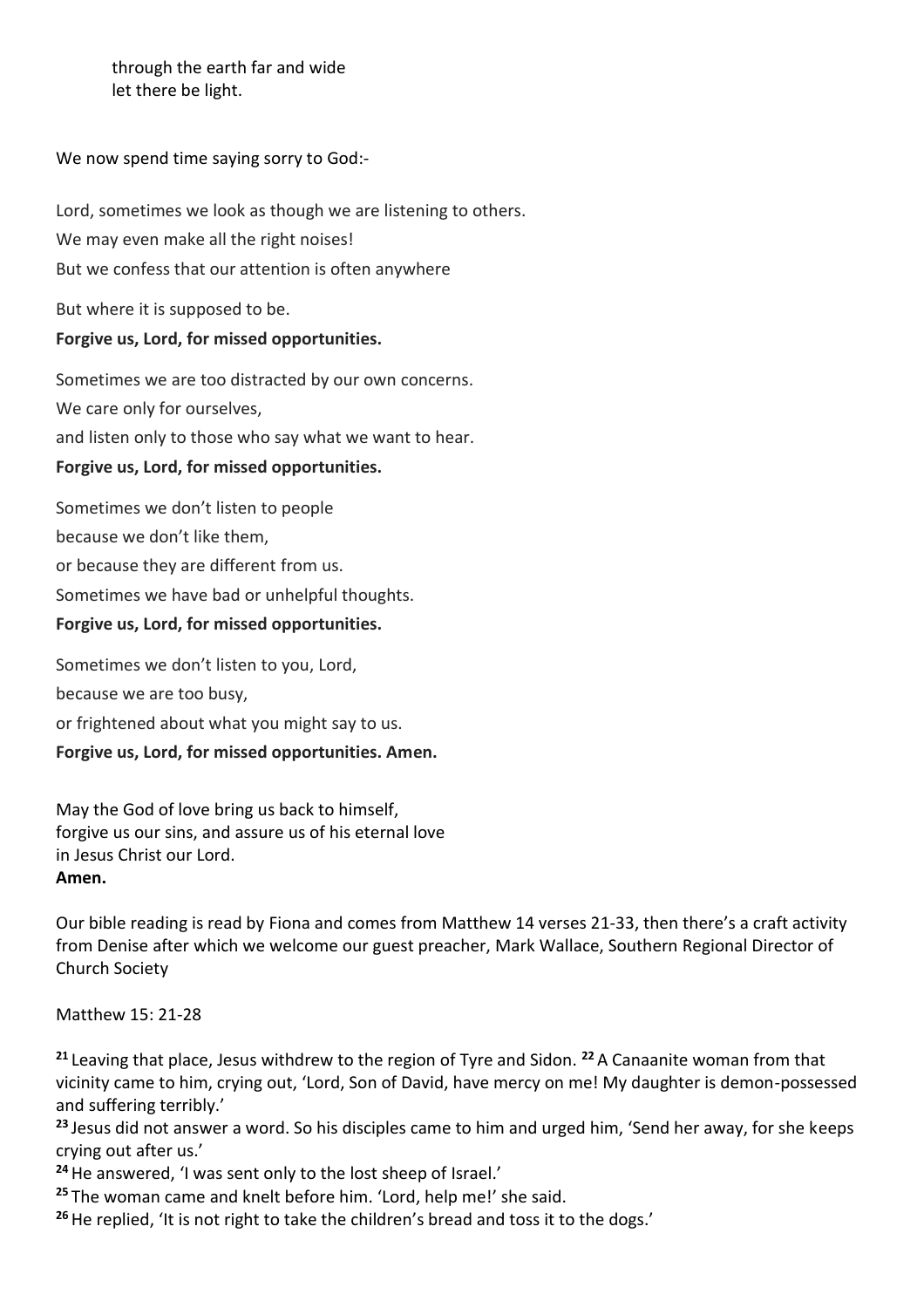**<sup>27</sup>** 'Yes it is, Lord,' she said. 'Even the dogs eat the crumbs that fall from their master's table.' **<sup>28</sup>** Then Jesus said to her, 'Woman, you have great faith! Your request is granted.' And her daughter was healed at that moment.

Sermon: Rev Mark Wallace

Let us declare our faith in God.

**We believe in God the Father, from whom every family in heaven and on earth is named. We believe in God the Son, who lives in our hearts through faith, and fills us with his love. We believe in God the Holy Spirit, who strengthens us with power from on high. We believe in one God; Father, Son and Holy Spirit. Amen.**

Our prayers of intercession today are led by Richard

Jesus taught us to call God our Father, so in faith and trust we pray: **Our Father in heaven, hallowed be your name, your kingdom come, your will be done, on earth as in heaven. Give us today our daily bread. Forgive us our sins as we forgive those who sin against us. Lead us not into temptation but deliver us from evil. For the kingdom, the power, and the glory are yours now and for ever. Amen.**

Our closing hymn is Meekness and majesty

1 Meekness and majesty, manhood and deity, in perfect harmony, the Man who is God. Lord of eternity dwells in humanity, kneels in humility and washes our feet. *Oh, what a mystery, meekness and majesty. Bow down and worship for this is your God, this is your God.*

2 Father's pure radiance, perfect in innocence, yet learns obedience to death on a cross. Suffering to give us life, conquering through sacrifice, and as they crucify prays: 'Father forgive.' *Refrain*